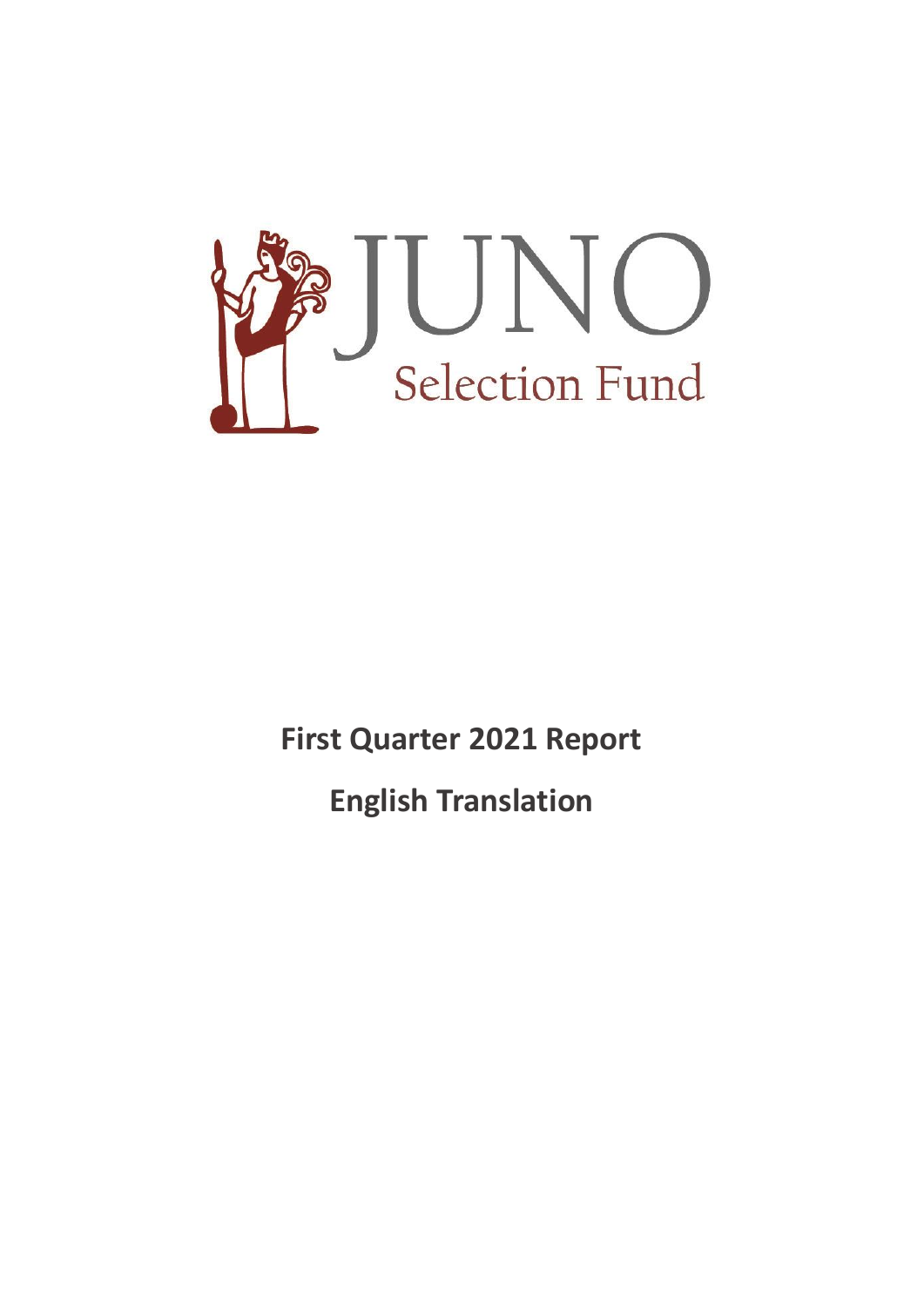## **First Quarter 2021 Report**

# Juno Selection Fund Performance

We ended the first quarter on March 31, with a net asset value of €480.60 per participation. After the first three months of this year, the fund has returned -3.3%.

The index of European small and medium-sized companies, the EMIX Smaller European Companies Index, rose + 9.4% over the past three months. The Dutch AEX index (with dividend reinvested) also increased in value, by + 12.3%.

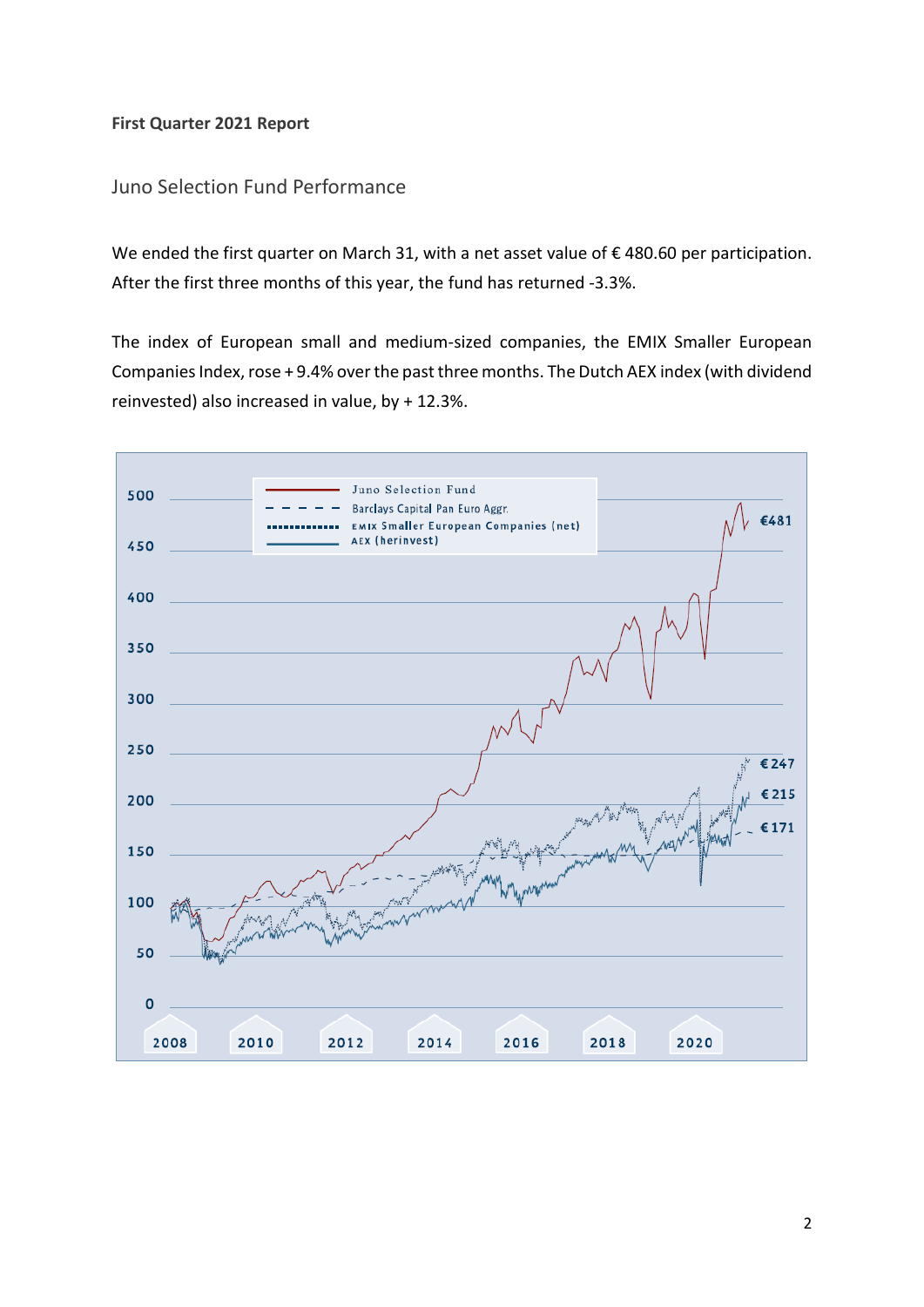## Main developments in the portfolio

Since inception of the Juno Selection Fund, 163 months ago, we have consistently found that, in relative terms, our investment style works least well in times of euphoria in the equity markets. We tend to achieve our best relative returns when markets are negative or move sideways. The fact that the EMIX Smaller European Companies Index rose by 35% since the announcement of the arrival of COVID vaccines in November, was therefore a ominous sign. In their newfound buying spree, investors were not all that interested in the shares of the companies that we hold in our portfolio, and whose prices had risen so strongly in the past year already (+ 21%). These, predominantly retail investors, preferred to buy shares of companies active in often loss-making sectors such as aviation and travel, banks, oil and real estate; each sector seriously affected by COVID. At the moment, it appears that the fear of missing out on a significant price rally in such companies is far greater than common sense.

With share price appreciation of the average company in the Juno Selection Fund virtually standing still these past five months (+ 3%), whilst being trumped by a strong rise in the value of shares of companies that do not meet our investment criteria, the question arises whether we should adjust our investment style. However, for these more cyclical companies, which in a financial sense, move up and down the rise and fall of the economy, we cannot make sensible predictions about how they might be doing financially in five years from now. In fact, today already, the market seems to be far ahead of the economic game. Most companies in these unpredictable sectors have yet to climb out of a deep financial trough, where we estimate some of them will not survive that journey, and yet their high share prices already reflect a cloudless economic future.

Instead, we prefer to invest our efforts and fund assets in carefully selecting predictable winners, rather than trying to choose companies that are slightly better than the average company listed on the stock exchange. Prices of the predictable companies that we select will increase over time along with their earnings growth. As a result, we can determine reasonably well today what we are willing to pay for that future growth of this group of companies.

After more than 13 years, this intuitive logic has rendered our clients an average compound return of 12.6% per annum, in spite of the financial crisis of 2008 and the pandemic of 2020. It is no coincidence that this return is almost equal to the average annual earnings growth ( 12.7%) of our portfolio companies over that same time. Trailing an index is no fun, but it is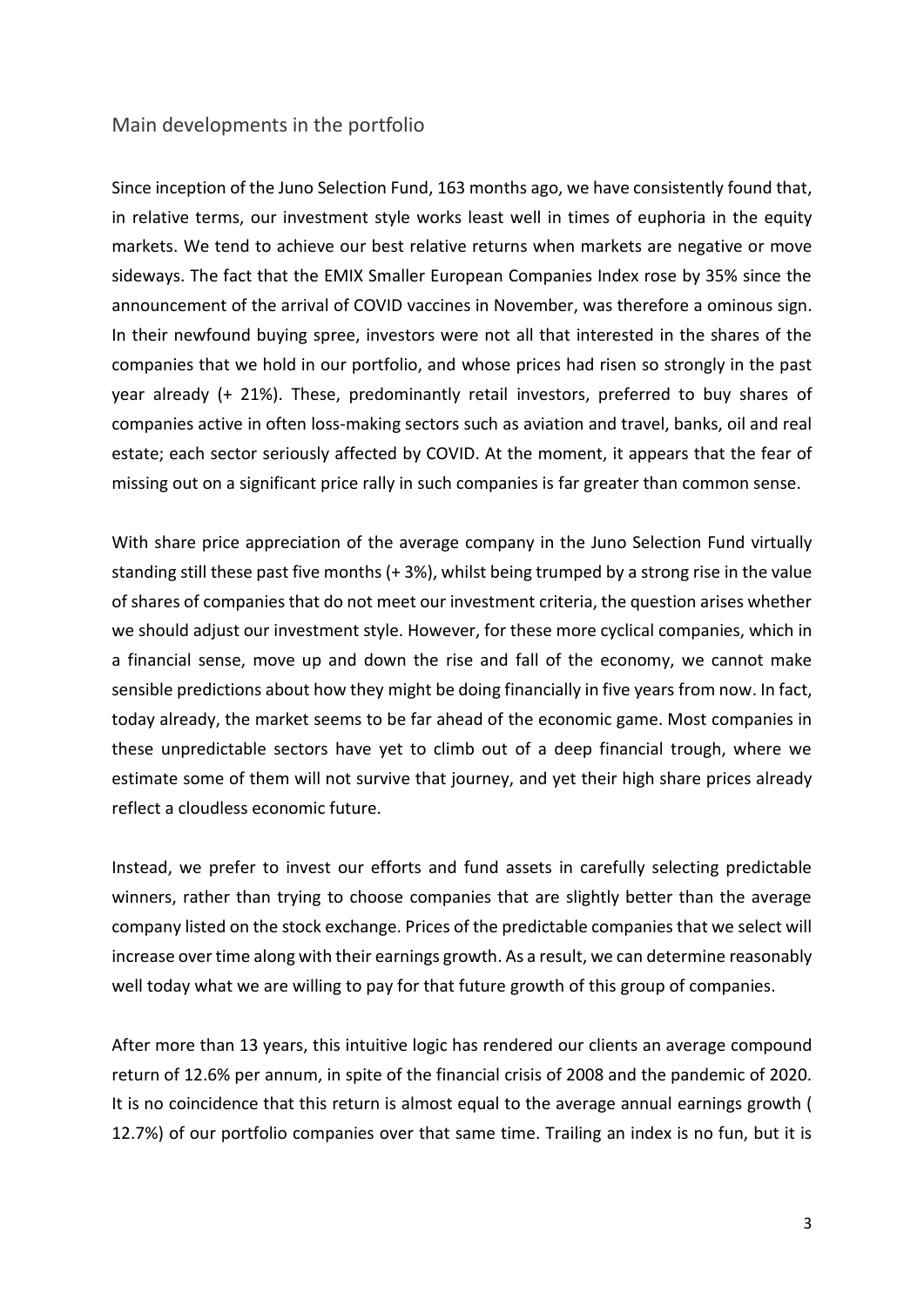not new and has happened several times in recent years. Yet the longer term has consistently shown that our investment style is rewarding and we see no reason to change that.

When we first invested in the German company **Cewe** at the end of 2009, we already had a pretty clear picture of the company's economic future. That year, for the first time, it sold more digital than analog photos and that trend did not seem to abate. The real driving force behind the company's success was the rising sales of its photo books. However, at group level, the operating margin was less than 5%, mainly due to the low margins on individual (digital) photo development and Cewe's store network, where in addition to photo books, digital cameras were sold at very low margins. With the continued growth of the more profitable photo finishing products, we also expected a marked increase in the group's operating margin and free cash flows over time.

Every year Cewe reinvested a significant part of its free cash flows in the company and won prize after prize for producing the best photo books in Europe, becoming the market leader. But not everything was a resounding success. To reduce its reliance on digital photos alone, Cewe acquired the online printing company Saxoprint in 2012. The market for professional printing was also rapidly digitizing, but the switch from the traditional in-house and offset printers, to ordering printed material online, turned out to be slower than previously expected. Saxoprint is now the price- and cost leader in Europe, but margins are wafer-thin and competition is fierce. We still believe the chance that the division will be sold is very plausible, but corona has had a significant delaying effect on this selling process.

The pandemic initially seemed to have a negative effect on Cewe's results: Saxoprint would receive fewer print orders from companies and with no new photos from vacations all over the world, consumers would order fewer photo products. After a few months, however, it turned out that consumers still had plenty of old photos on their computers and used the lockdown to carry out 'overdue maintenance'. The highly profitable photo finishing products sold so well, the operating group margin jumped to a new record of 11%, a big difference from the 5% achieved in 2009. Looking back, 2020 was an excellent year for Cewe, with a disproportionate increase in net earnings to 52 million euro. Since 2009, annual earnings per share have increased by 19.5%, with return on capital also remaining above 15%, reaching an impressive 20.6% in 2020. The outlook for 2021 is traditionally on the cautious side, but positive again. For the longer term, we expect earnings growth to continue and we also believe a higher price earnings ratio is likely.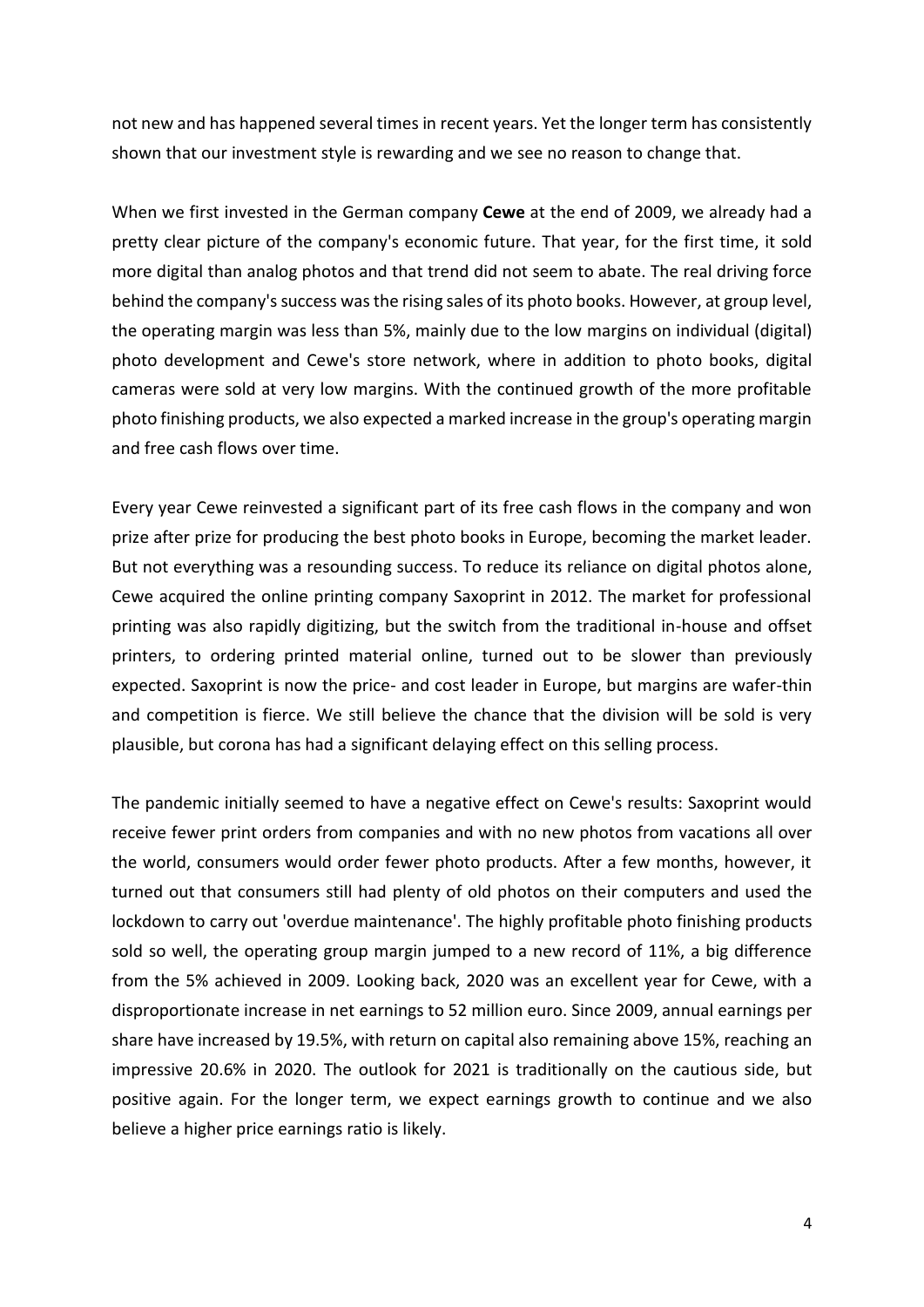**Sartorius** has been in our portfolio since 2014. What immediately appealed to us at the time is the focused strategy that CEO Joachim Kreuzburg pursues. Particularly at the company's largest branch, Bioprocess Solutions, he has patiently built up the product portfolio. This process was organic on the one hand, the company has for years invested more than 10% of sales in building sufficient production capacity worldwide. On the other hand, Kreuzburg added missing technology through targeted acquisitions.

Sartorius' clients are the major pharmaceutical companies that market generic drugs or new drugs based on biological materials. These types of drugs can be recognized by their name, which often ends in "MAB" (Monoclonal Antibody). The basic production steps for such medicine are divided into an upstream and a downstream part. In the upstream part, Sartorius has always been very strong with their specific membrane technology. The membranes are used in the filters, which are very important in this step. In the downstream part, where biological material is purified and the final drug remains, the so-called chromatography technique is essential.

In the field of chromatography, competitor GE Biopharma always had a clear advantage with the best technology, resulting in the largest market share. After GE's sale of this business to Danaher two years ago, opportunities have emerged for Sartorius to leverage on these market shifts. Competition authorities forced Danaher to sell part of the acquired company. Last year, Sartorius was the lucky buyer. At 750 million euro, it was by far Sartorius' largest acquisition over the last ten years.

In addition to parts from GE Biopharma, Sartorius also acquired three other companies with technology in the field of chromatography last year, which means that Sartorius will soon finally be able to supply all parts for the production of biological medicines to its customers. These successes were also reflected in the company's figures. Salesincreased since 2014 from 898 million euro to 2.3 billion euro in 2020. Earnings rose even faster, from 73 million euro to 299 million euro.

The average historical earnings growth of 15% per year, got extra tailwind from the pandemic last year, as vaccines can be produced using Sartorius' technology. The market share that Sartorius has picked up with this extra demand is much larger than we estimated a year ago. Industry experts praise Sartorius for skillfully taking on the task, helping with advice and practical ideas, in setting up new production lines for pharmaceutical companies. This strategy is clearly bearing fruit, also during this pandemic.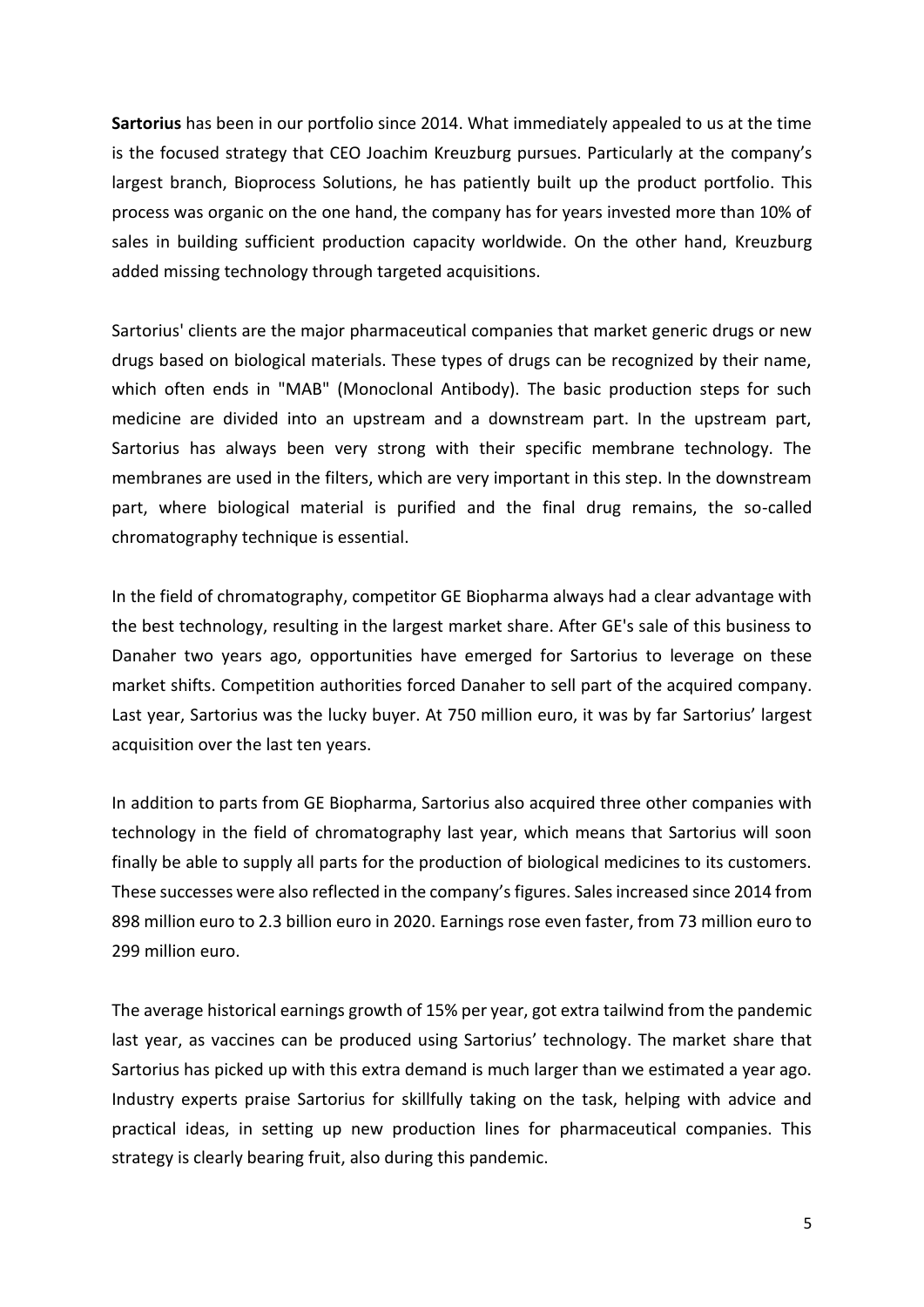Vaccinations for COVID are expected to develop in a similar manner as the current flu shot. People over a certain age, or those in a risk group, will receive one vaccination per year. If so, a significant portion of Sartorius' additional revenue and earnings growth will not be a oneoff. Where earnings in 2020 grew by 43%, for 2021 we expect earnings growth of 35% due to the structural increase in market demand for their products.

### **Outlook**

After more than twelve months of the pandemic, the economic reality for many business sectors is very bad. The way back to "business as usual" is still long and fraught with dangers, also from a financial point of view: consumers spending their accumulated saving too quickly would fuel inflation and thus quickly push up interest rates. Meanwhile, the stock market does not seem to be concerned at all, fired up by purchases from investors with a lack of alternatives to the low (or nonexistent) returns achieved on their savings accounts.

We do not work with a market vision and do not assume a base scenario with detailed macroeconomic assumptions when compiling your portfolio. Our approach remains the longterm buy-and-hold strategy, of a small group of steadily growing companies in your portfolio. Companies that provide services and products that continue to find their way to customers regardless of the economic situation. The fact that these European companies are often active worldwide further contributes to their stable development and growth.

At the moment, we expect the 2021 earnings growth for the portfolio as a whole to end up again between 10 and 15%. We are also confident of the outlook for the years thereafter. Naturally, we cannot predict how that earnings growth will translate into further price appreciation in the short term, but this is certainly not linear as we have already experienced this year. However, the preference that investors currently have for more speculative investments, at the expense of quality companies may persist for some time. As long as our companies continue to grow and their valuations remain attractive, we remain confident about the future.

On behalf of Juno Investment Partners,



**Frans Jurgens Lennart Smits Ernest van Tuyll**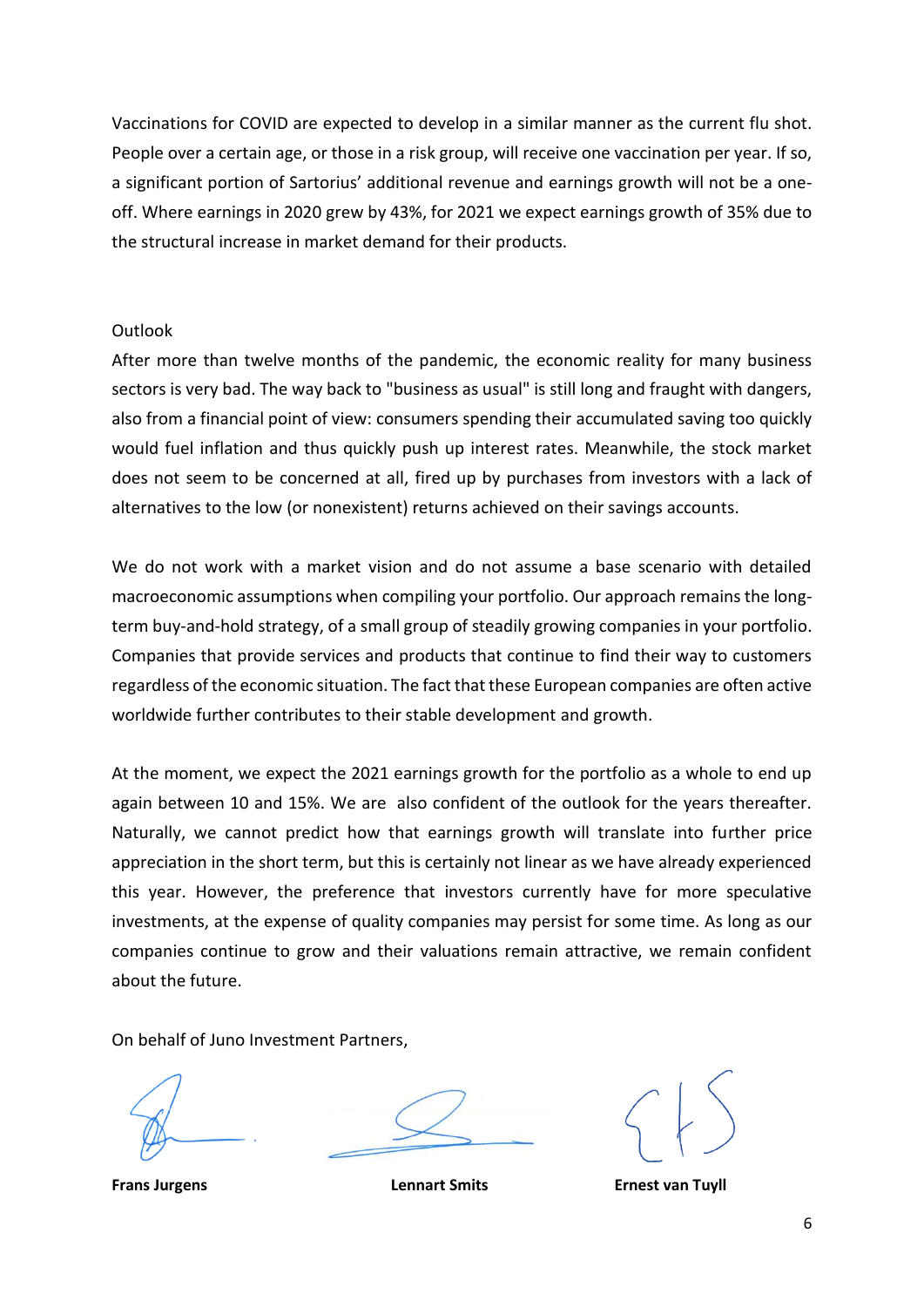## **Juno Selection Fund: Historical Returns**

|                   | Juno<br><b>Selection</b><br><b>Fund</b> | <b>EMIX</b><br><b>Smaller</b><br><b>Europe</b><br><b>Index</b><br>(net) | <b>AEX Index</b><br>(reinvested) | <b>Barcap</b><br><b>PanEuro</b><br><b>Index</b> |
|-------------------|-----------------------------------------|-------------------------------------------------------------------------|----------------------------------|-------------------------------------------------|
| 2008 **           | $-33%$                                  | $-49%$                                                                  | $-47%$                           | $+1%$                                           |
| 2009              | $+70%$                                  | $+63%$                                                                  | $+42%$                           | $+8%$                                           |
| 2010              | $+12%$                                  | $+17%$                                                                  | $+9%$                            | $+4%$                                           |
| 2011              | $+3%$                                   | $-23%$                                                                  | $-9%$                            | $+6%$                                           |
| 2012              | $+19%$                                  | $+27%$                                                                  | $+13%$                           | $+11%$                                          |
| 2013              | $+22%$                                  | $+33%$                                                                  | $+20%$                           | $+1%$                                           |
| 2014              | $+19%$                                  | $+5%$                                                                   | $+8%$                            | $+11%$                                          |
| 2015              | $+33%$                                  | $+21%$                                                                  | $+7%$                            | $+3%$                                           |
| 2016              | $+2%$                                   | $+2%$                                                                   | $+13%$                           | $+2%$                                           |
| 2017              | $+6%$                                   | $+17%$                                                                  | $+16%$                           | 0%                                              |
| 2018              | $-5%$                                   | $-15%$                                                                  | $-8%$                            | 0%                                              |
| 2019              | $+34%$                                  | $+29%$                                                                  | $+28%$                           | $+7%$                                           |
| 2020              | $+21%$                                  | $+7%$                                                                   | $+5%$                            | $+4%$                                           |
|                   |                                         |                                                                         |                                  |                                                 |
| Q1 2021           | $-3%$                                   | $+9%$                                                                   | $+12%$                           | $-2%$                                           |
| 2021              | $-3%$                                   | $+9%$                                                                   | $+12%$                           | $-2%$                                           |
|                   |                                         |                                                                         |                                  |                                                 |
| Since inception * | +381%                                   | +148%                                                                   | +115%                            | +69%                                            |
| <b>CAGR</b>       | 12.6%                                   | 7.1%                                                                    | 6.0%                             | 4,1%                                            |

\*) Inception of the fund: January 11, 2008

## **Top 5 Positions**

| <b>Name</b>         | <b>Country</b> |  |
|---------------------|----------------|--|
| Paradox Interactive | Sweden         |  |
| SimCorp             | Denmark        |  |
| Soitec              | France         |  |
| Stratec Biomedical  | Germany        |  |
| <b>Bachem</b>       | Switzerland    |  |